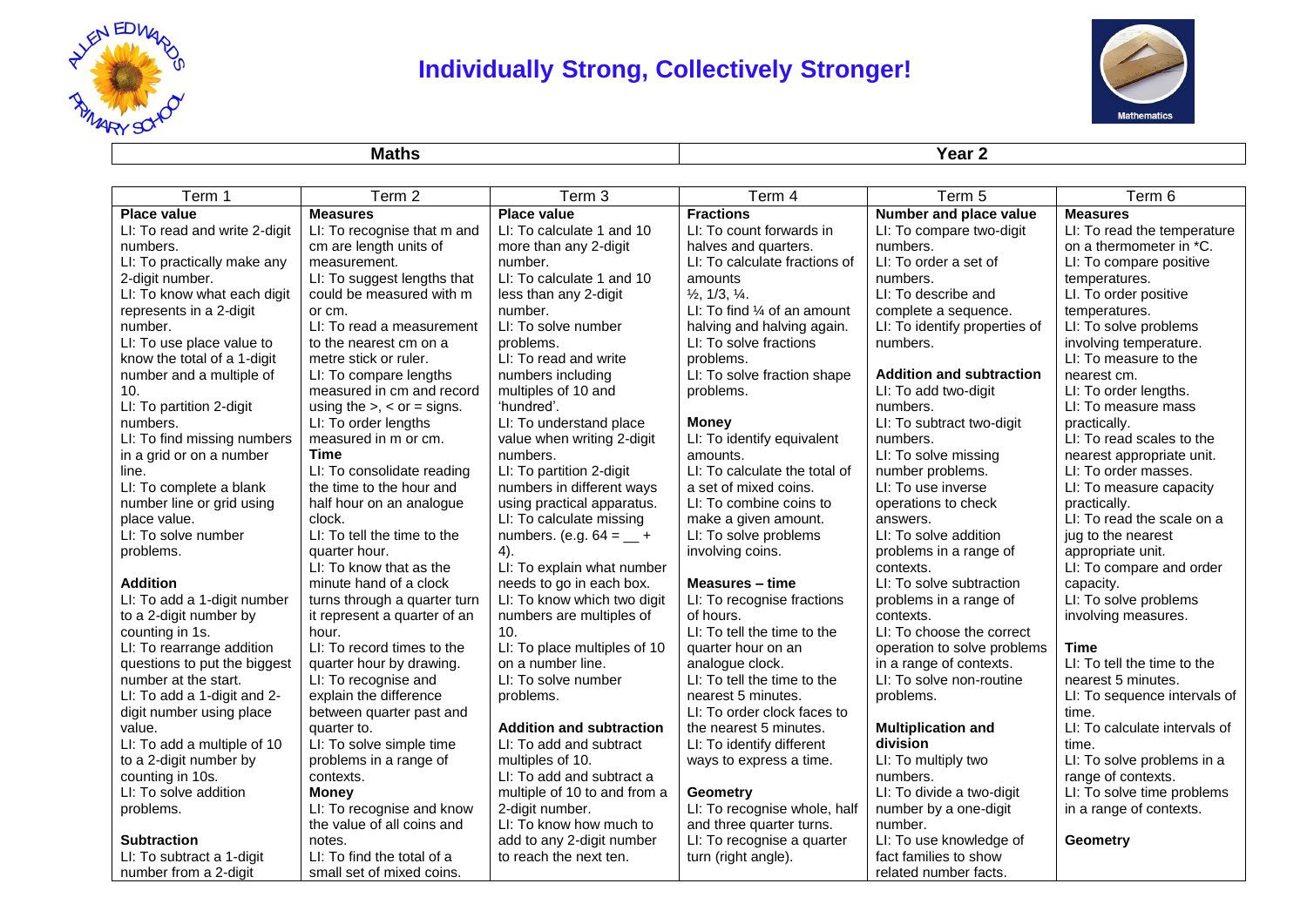

## **Individually Strong, Collectively Stronger!**



| number by counting back in    | LI: To combine coins to        | LI: To calculate subtraction | LI: To follow and give       | LI: To solve missing         | LI: To identify lines of      |
|-------------------------------|--------------------------------|------------------------------|------------------------------|------------------------------|-------------------------------|
| 1s.                           | make amounts.                  | facts from a 2-digit number  | instructions using right     | numbers problems using       | symmetry in objects and       |
| LI: To subtract a 1-digit     | LI: To exchange coins for      | to reach the next ten.       | angles.                      | multiplication and division  | 2D shapes.                    |
| from a 2-digit number using   | equivalent value.              | LI: To use related facts to  | LI: To follow and give       | facts.                       | LI: To sort and classify a    |
| place value.                  | LI: To investigate             | calculate addition and       | directions.                  | LI: To know doubles and      | range of 2D shapes (using     |
| LI: To subtract a multiple of | combinations of coins.         | subtraction facts up to 100. | LI: To evaluate the          | halves of all numbers to 20. | vertical symmetry as a        |
| 10 from a 2-digit number by   | LI: To solve a range of        | LI: To add 2-digit numbers   | accuracy of instructions     | LI: To solve multiplication  | criteria).                    |
| counting in 10s.              | money problems.                | using known facts and        | and change when needed.      | problems in a range of       | LI: To sort and classify a    |
| LI: To solve subtraction      | <b>Add and subtract</b>        | place value.                 |                              | contexts.                    | range of 3D shapes (using     |
| problems.                     | LI: To add mentally two        | LI: To solve addition        | Place value                  | LI: To solve division        | the properties of prisms,     |
| LI: To add and subtract       | one-digit numbers.             | problems using measures      | LI: To round numbers to      | problems in a range of       | pyramids and cuboids).        |
| multiples of 10 using known   | LI: To add a one-digit         | and money.                   | the nearest 10.              | contexts.                    | LI: To solve puzzles          |
| facts.                        | number to a two-digit          | LI: To find the difference   | LI: To use estimation to     | LI: To choose the correct    | involving vertical symmetry.  |
|                               | number.                        | between two numbers on a     | solve number problems.       | operation to solve problems  | LI: To arrange shapes to      |
| <b>Multiplication</b>         | LI: To subtract mentally two   | number line.                 | LI: To place multiples of 2, | in a range of contexts (2    | make patterns.                |
| LI: To use your fingers to    | one-digit numbers.             | LI: To subtract 2-digit      | 5 and 10 on a number line.   | lessons).                    | LI: To describe and           |
| answer times table            | LI: To subtract a one-digit    | numbers using known facts    | LI: To estimate and place    | LI: To begin to understand   | continue repeating patterns   |
| questions.                    | number to a two-digit          | and place value.             | two-digit numbers on         | the idea of remainders.      | and sequences.                |
| LI: To use counting with      | number.                        | LI: To solve subtraction     | number lines, where only     |                              |                               |
| practical equipment and       | LI: To investigate which       | problems using measures      | multiples of 2, 5 or 10 are  |                              | <b>Statistics</b>             |
| diagrams to learn times       | numbers can be halved          | and money.                   | marked.                      |                              | LI: To use Carroll diagrams   |
| tables.                       | and find that these are        |                              | LI: To apply knowledge of    |                              | to sort numbers and           |
| LI: To understand             | even numbers.                  | <b>Multiplication and</b>    | number bonds to larger       |                              | shapes according to their     |
| multiplication is repeated    | LI: To find pairs of multiples | division                     | numbers.                     |                              | properties.                   |
| addition.                     | of 10 that total 100.          | LI: To use a range of        |                              |                              | LI: To complete tally charts. |
| LI: To draw arrays to show    | LI: To add a multiple of 10    | representations to learn     | Geometry - shapes            |                              | LI: To construct block        |
| multiplication statements.    | to a two-digit number.         | multiplication facts.        | LI: To identify and name 3D  |                              | diagrams where the axis is    |
| LI: To describe a             | LI: To subtract a multiple of  | LI: To describe a            | shapes.                      |                              | labelled in twos.             |
| multiplication statement in   | 10 to a two-digit number.      | multiplication statement in  | LI: To identify 2D shapes    |                              | LI: To interpret block        |
| different ways.               | <b>Direction</b>               | a variety of ways.           | on the surface of 3D         |                              | diagrams where the axis is    |
| LI: To use arrays to show     | LI: To follow and give         | LI: To tell multiplication   | shapes.                      |                              | labelled in twos.             |
| multiplication numbers can    | instructions involving right   | stories to illustrate        | LI: To describe the          |                              | LI: To construct simple       |
| be swapped.                   | angles.                        | calculations.                | properties of 3D shapes.     |                              | pictograms where the          |
|                               | LI: To understand that a       | LI: To double numbers and    | LI: To compare and sort 3D   |                              | symbol represents 2, 5 or     |
| <b>Division</b>               | quarter turn is called a right | understand that to double    | shapes.                      |                              | 10.                           |
| LI: To understand division    | angle.                         | you multiply by 2.           | LI: To sort 3D shapes using  |                              | LI: To interpret simple       |
| is grouping using practical   | LI: To evaluate the            | LI: To use multiplication    | given criteria in a Venn     |                              | pictograms where the          |
| equipment.                    | accuracy of instructions       | facts to solve word          | diagram.                     |                              | symbol represents 2, 5 or     |
| LI: To solve division         | and adjust.                    | problems.                    | LI: To sort a range of 2D    |                              | 10.                           |
| problems practically by       | <b>Geometry</b>                | LI: To calculate division as | shapes using their own       |                              |                               |
| grouping.                     | LI: To name and identify a     | equal sharing using          | criteria.                    |                              | <b>Money</b>                  |
| LI: To write division         | range of 2D shapes.            | practical equipment.         |                              |                              | LI: To combine coins to       |
| statements using $\div$ .     | LI: To begin to write names    | LI: To connect               |                              |                              | make a given amount.          |
|                               | for shapes.                    | multiplication and division  |                              |                              | LI: To compare totals of      |
| Place value                   |                                | with known facts.            |                              |                              | combinations of coins.        |